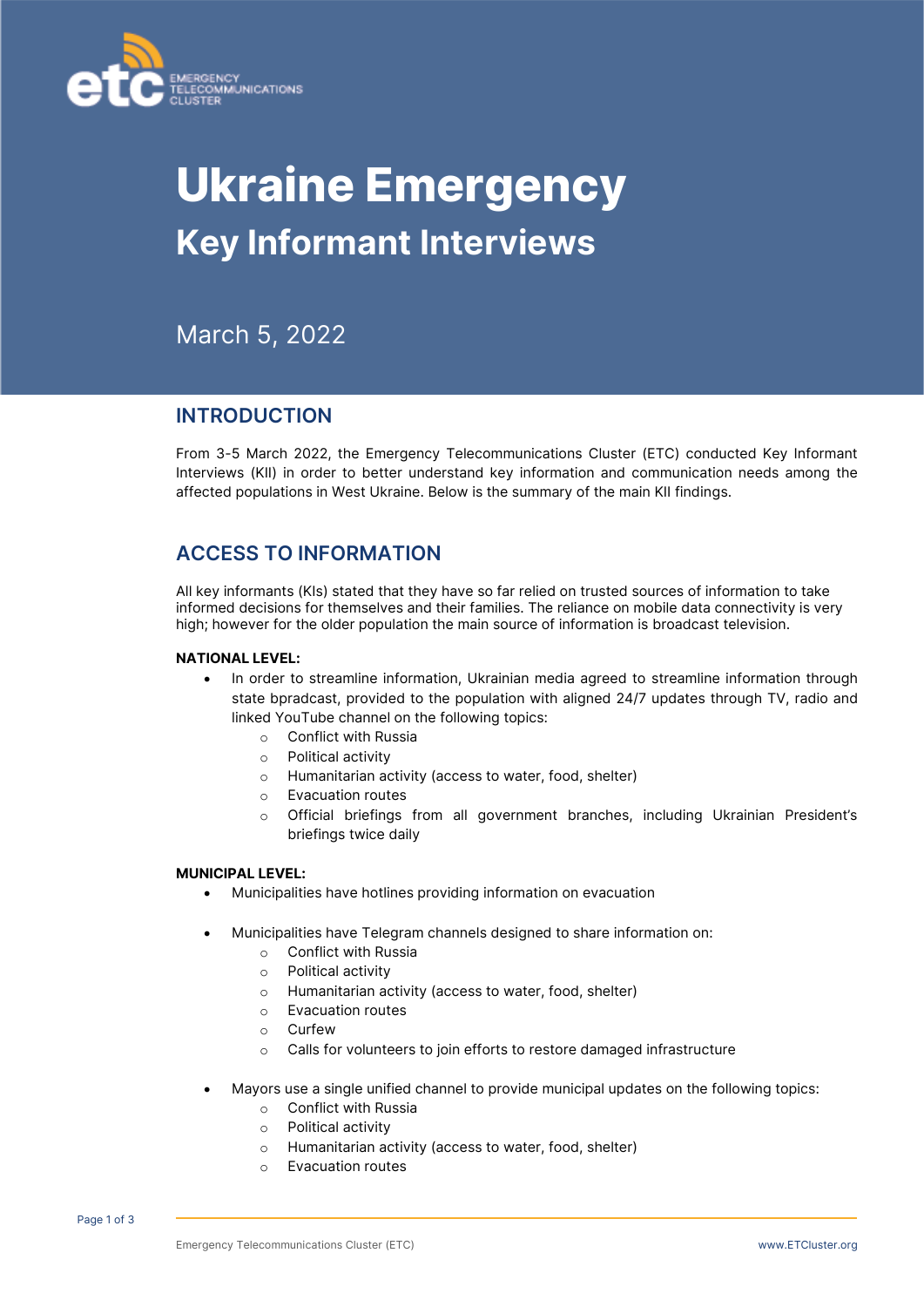

#### **GRASSROOTS LEVEL:**

- Citizens self-organize and coordinate emergency response via social media apps: Telegram, Facebook Messenger and Whatsapp.
- Citizens keep in touch with friends and family via Telegram, Facebook Messenger and Viber.
- Information Needs:

# **INFRASTRUCTURE**

- **Internet Connectivity** 
	- $\circ$  24/7 access unless heavy fighting nearby, but outages have been restored quickly
- **Mobile Network coverage** 
	- $\circ$  24/7 access unless heavy fighting nearby, but outages have been restored quickly
	- $\circ$  3G coverage estimated over 90% of the country / 4G coverage estimated over 75% of the country
	- o Most people have 2+ SIM Cards for different Mobile Network Operators (MNOs) in case one MNO is experiencing temporary problems.
	- o MNOs are keeping in touch with their customers through Facebook, to report problems and disseminate information on the network.
		- Problem: No roaming agreements between MNO within Ukraine

## • **Electricity**

- $\circ$  24/7 access unless heavy fighting nearby, but outages have been restored quickly
- o Is frequently targeted by Russian army
	- Problem: if humanitarian corridor opens up for evacuation / supplies, how can the populations disconnected as a result of heavy fighting be informed (for example, in Mariupol)

## **POPULAR TECHNOLOGY**

- **Application "Air Raid Alert"** 
	- o Launched in early March 2022 in collaboration with the Ministry of Digital Transformation as an early warning system
	- $\circ$  Goal: to alert the user of the beginning and end of an air raid in the vicinity of selected municipality

#### • **Chatbots**

- o A myriad of chatbots have sprung up on Telegram since the beginning of conflict
- o Chatbots may have different geographic scopes: national, municipal or city-level
- o Chatbots can be filtered by geographic scope or by type of service required
- o Purposes:
	- Exchanging information on conflict with Russia
	- Security updates
	- Matching the population with volunteers (food, transportation, fuel, shelter, special needs among elderly or persons with disabilities) in particular geographic areas
	- Matching individuals in need of particular service with specific service provider in a geographic area (i.e. mother of three children looking for transportation to a safer location)
	- Sharing up-to-date maps of nearby open pharmacies